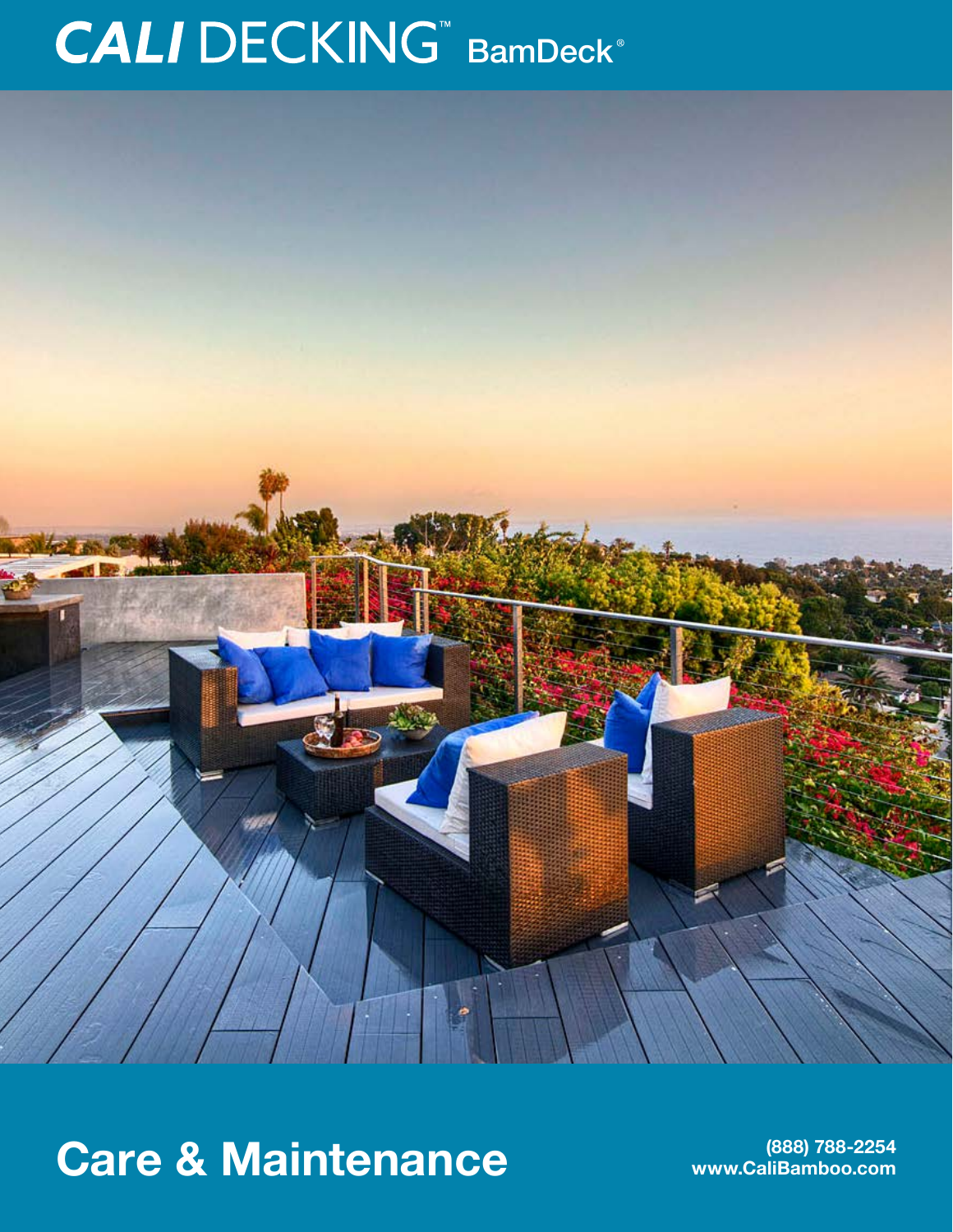#### Care and Maintenance for BamDeck® 3G and BamDeck® 3G Wide

Keep your Cali Bamboo® BamDeck® 3G looking sharp for years to come! Like all outdoor building products, a regular maintenance schedule is recommended to ensure your deck sustains its original beauty. Fortunately, BamDeck® 3G is relatively low maintenance and just a little care will go a long way. Maintain the beauty of your deck by following the care and maintenance instructions below!

#### General Cleaning and Preventative Tips

- •Sweep your deck on a regular basis to prevent the buildup of dirt.
- •To reduce the chances of tannins forming on your deck, don't allow damp leaves to remain on your deck; these may discolor the boards. Generally, a broom or a blower will work better than a hose for removing scattered foliage.
- •Allow for proper water drainage; standing water can cause discoloration.
- •Dislodge accumulated dirt and debris between planks with a broom.
- •If food or drink is spilled, clean the deck immediately with Defy Composite Deck Cleaner.
- •Install a splash guard mat under your grill to help protect your deck from grease stains.
- Mix pool solutions away from the deck. Be careful not to spill undiluted chlorine or pool salt directly on the boards.
- While normal day to day activities will not scratch your BamDeck® 3G decking, like timber or any other surface, excessive activities will damage the surface. For example, skateboarding or dragging heavy furniture may cause the exterior to scratch, abrade or chip.

#### Removing Dirt, Grime and Water Stains

To clean your deck, use Defy Composite Deck Cleaner. Defy Composite Deck Cleaner is a safe, biodegradable and environmentally friendly cleaner that's effective in removing dirt, grime, mildew, and water stains.

#### How to use Defy Composite Deck Cleaner:

- For each 100 square feet of deck, mix  $\frac{3}{4}$  cup of Defy Composite Deck Cleaner with one gallon of lukewarm water (a 2.25 lb. container of Defy Composite Deck Cleaner makes five gallons of solution and will clean approximately 500-1,000 total square feet).
- •Apply with a mop, deck brush, or a pump-up garden sprayer.
	- •If using a garden sprayer, pour solution through a mesh cheese-cloth to filter out any undissolved granules to prevent the sprayer nozzle from clogging.
- Once solution is applied to deck, allow it to set for 15-20 minutes, then scrub with a stiff-bristle brush and rinse completely.
- •A pressure washer can be used instead of a scrub brush if desired. Use extreme caution when using a pressure washer and follow the tips below.

#### Removing Oil and Grease Stains

Precautions should be taken to avoid spilling oily and greasy products on your deck. Install a splash guard mat under your grill to help protect your deck from grease stains.

If greasy or oily products do interact with your deck, speedy clean-up with Defy deck cleaner is best! However, for tough grease stains, we recommend using Pumice-Powdered Lava Bar Soap. Fill a bucket with lukewarm water, wet the Lava Bar Soap and scrub the bar directly on the deck. Dip a non-metal scrub brush (such as a car wash type brush) into the bucket of water and continue to scrub the affective areas until the grease spot begins to dissipate. Wash thoroughly with lukewarm water until there is no soap residue left.